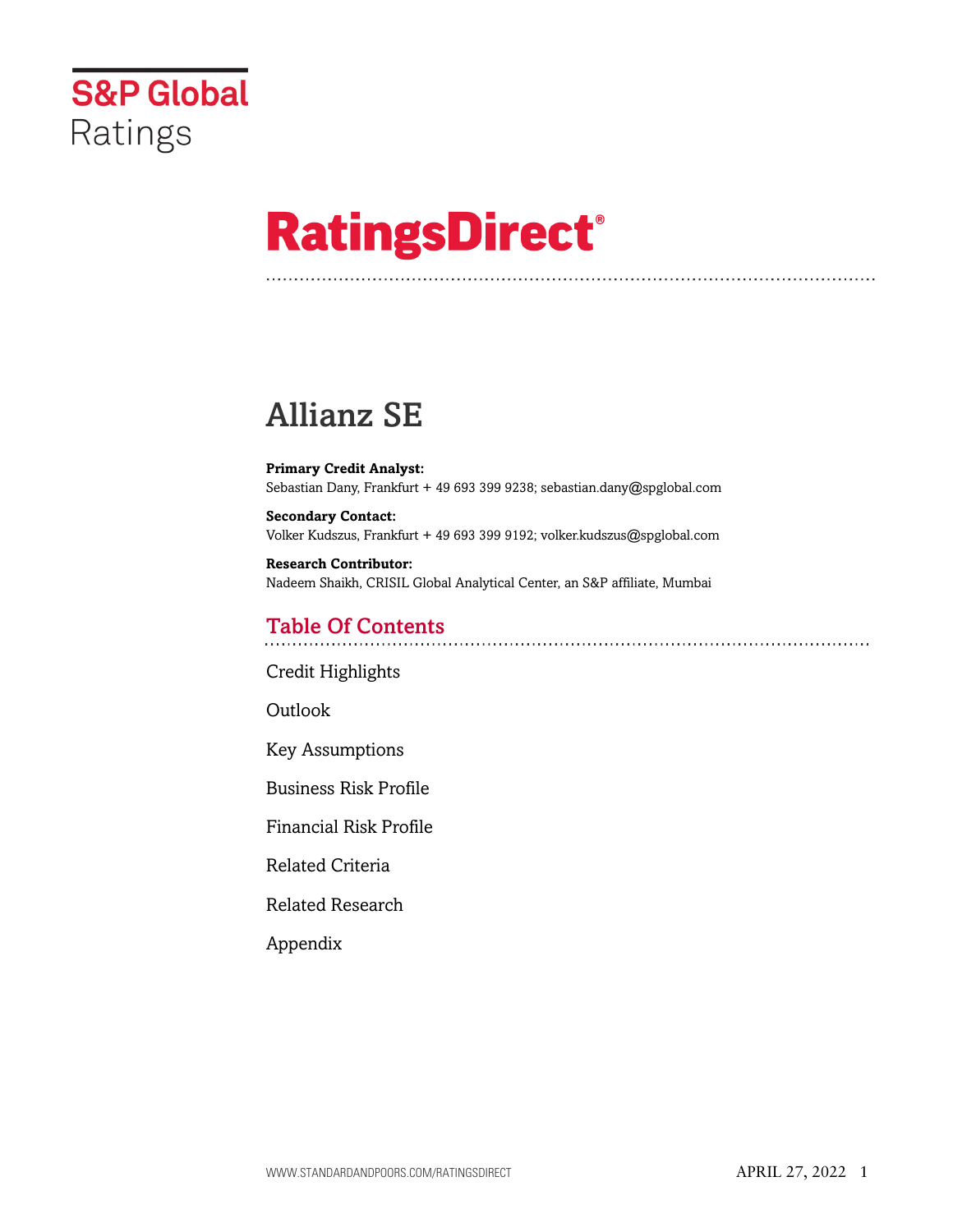# Allianz SE



IICRA--Insurance Industry And Country Risk Assessment. SACP--Stand-alone credit profile.

# <span id="page-1-0"></span>Credit Highlights

| Overview                                                                                                  |                                                                                                                                 |
|-----------------------------------------------------------------------------------------------------------|---------------------------------------------------------------------------------------------------------------------------------|
| <b>Key strengths</b>                                                                                      | Key risks                                                                                                                       |
| A top global insurer with an excellent brand.                                                             | Potential material strain on capital and profitability due to ongoing U.S.<br>investigations related to Structured Alpha Funds. |
| Capacity and willingness to maintain very strong capitalization<br>based on our risk-based capital model. | Impact on investment results of geopolitical uncertainties and capital market<br>volatility.                                    |
| Profitable asset management on top of already diversified<br>insurance income streams.                    | Still-meaningful exposure to the Italian economy.                                                                               |

*S&P Global Ratings expects Allianz will maintain its standing as a leading global insurance group.* Allianz has an outstanding brand that enjoys leading positions in several markets around the globe. The company also benefits from healthy diversification across business lines and sectors, including Allianz Global Corporate & Specialty (AGCS) and trade-credit insurance, via Allianz Trade. Allianz's asset management business remains a significant earnings contributor despite the ongoing Structured Alpha Funds investigations.

*We anticipate Allianz will continue to generate sound profits, although its claim provision for Structured Alpha Funds may be insufficient.* We consider Allianz's diversified earnings streams, supported by its asset-management business (including PIMCO), to be a key rating strength compared with other global insurance groups. This was evident in its strong operating results for 2021. Nonetheless, we note that net income was hampered by an extraordinary claim provision linked to Allianz Global Investors' Structured Alpha Funds, and we understand there is a risk of additional claim provisions, which could in our view materially weaken earnings and capital.

*We expect Allianz's capitalization will remain very strong.* Capital adequacy, as per our risk-based capital model, is likely to remain in the very strong range over the next two-to-three years, underpinned by Allianz's robust earnings capacity. We acknowledge the group's commitment to maintain its capitalization and its ability to issue hybrid capital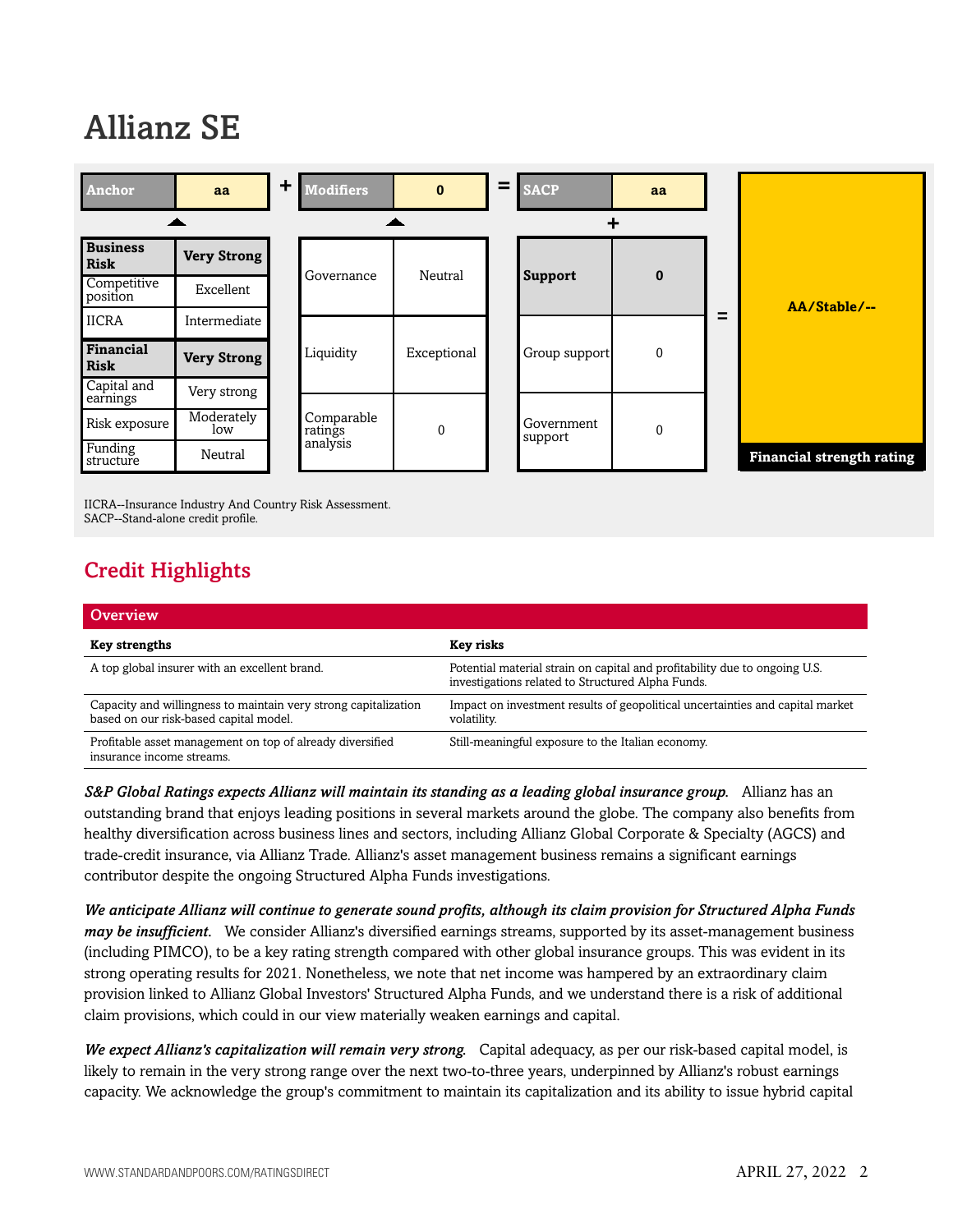when needed.

#### **Outlook: Stable**

The stable outlook is based on our expectation that the group's capitalization will remain in the 'AA' range over the next two years, according to our risk-based model. We also expect that, over the next two years, Allianz will maintain its excellent brand and reputation and continue to benefit from robust and diverse income streams provided by its various global business activities.

#### Downside scenario

We could lower the ratings within the next 24 months if, contrary to our expectations, Allianz's capitalization, according to our capital model, drops sustainably below the 'AA' level. This could happen, for example, if it became necessary to book additional provisions associated with the investigation into Allianz Global Investors' Structured Alpha Funds, or if the Russia-Ukraine conflict prompted substantial macroeconomic turbulence, which resulted in material investment impairments. We might also consider lowering the ratings if the group's earnings and, in particular the contribution from asset-management earnings, substantially weakened for a prolonged period.

#### Upside scenario

We regard an upgrade as a remote possibility, mainly because the group's capitalization is clearly deficient relative to the 'AAA' confidence level.

### <span id="page-2-0"></span>Key Assumptions

- As per our preliminary forecasts reflecting the Russia-Ukraine conflict, we forecast GDP of 3.3% in the eurozone for 2022 and 2.6% for 2023. For the U.S., we expect real GDP to contract about 0.7% in 2022 and 0.4% in 2023.
- Inflation to remain high at 5.0% for Eurozone and 6.0% for U.S. for 2022 as the prices rises sharply due to oil and gas supply chain disruptions.
- Despite our expectation of increasing rates, with eurozone 10-year government bond yields of about 0.9% and 1.3% in 2022 and 2023 respectively, we believe that structurally low interest rates remain a key risk for European insurers. This is similar to our view of the U.S., where we expect the U.S. 10-year Treasury rate to increase to about 2.1% in 2022 and 2.5% in 2023.

| <b>Allianz SE--Key Metrics</b>                   |          |         |          |        |        |        |        |        |
|--------------------------------------------------|----------|---------|----------|--------|--------|--------|--------|--------|
| (Mil. €)                                         | 2024f    | 2023f   | 2022f    | 2021   | 2020   | 2019   | 2018   | 2017   |
| Gross premiums written                           | >90,000  | >88.500 | >87,000  | 86,063 | 82,986 | 82.919 | 77.824 | 77,345 |
| Net premiums written                             | >82,000  | >81,000 | >80,000  | 78.497 | 76.234 | 77.372 | 72.683 | 72.433 |
| Net income (excluding<br>minority interest)      | ~8.000   | ~8.000  | ~8.000   | 6,610  | 6,807  | 7.914  | 7,462  | 6,803  |
| Return on shareholders'<br>equity $(\% )\dagger$ | $\sim$ 9 | ~1      | $\sim 9$ | 8.4    | 8.8    | 11.8   | 11.6   | 10.4   |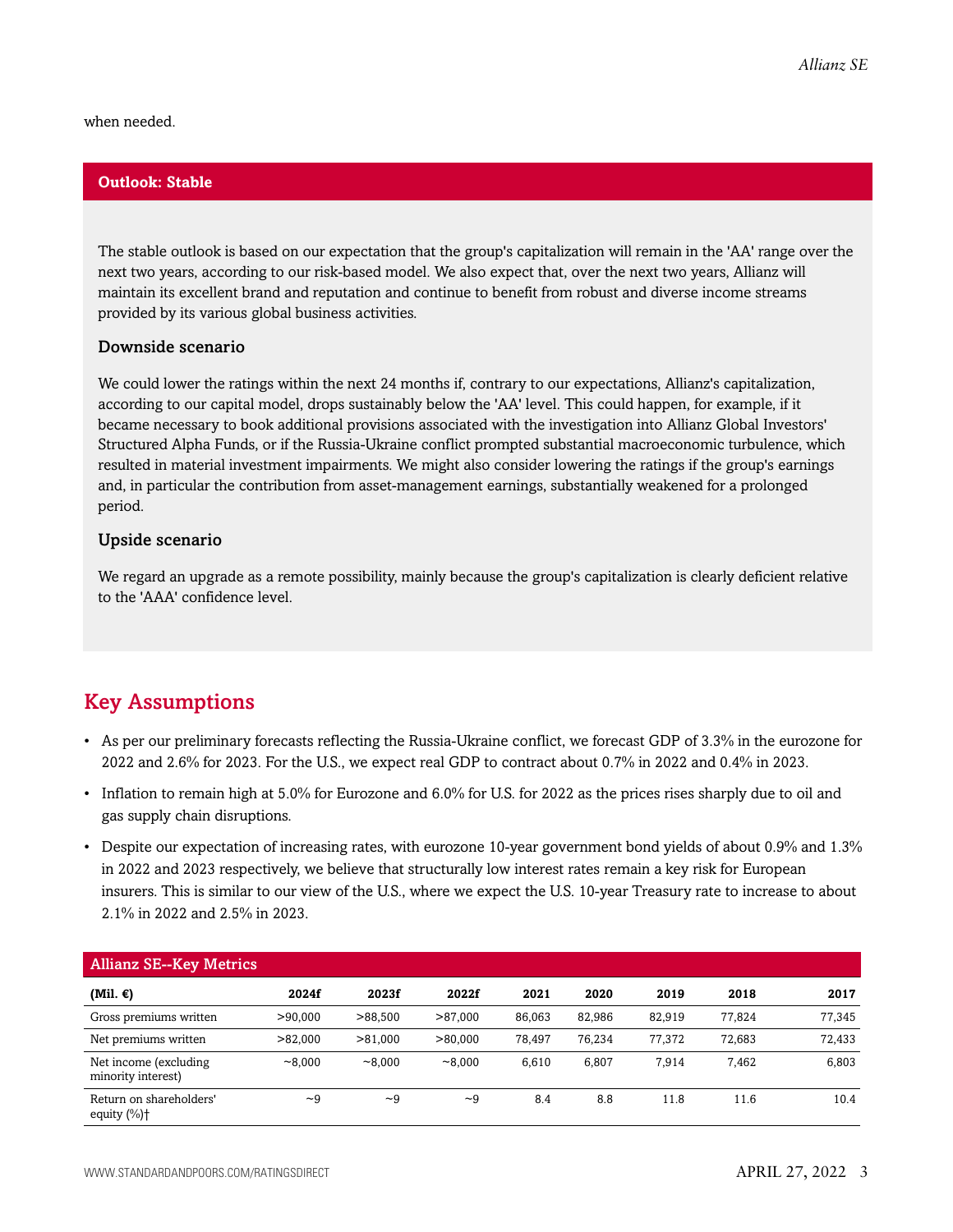| <b>Allianz SE--Key Metrics (cont.)</b>    |             |             |             |                |        |                |                |                     |
|-------------------------------------------|-------------|-------------|-------------|----------------|--------|----------------|----------------|---------------------|
| (Mil. $\epsilon$ )                        | 2024f       | 2023f       | 2022f       | 2021           | 2020   | 2019           | 2018           | 2017                |
| P/C net combined ratio<br>$(\%)^*$ †      | 93-96       | 93-96       | 93-96       | 94.7           | 96.9   | 96.4           | 94.5           | 96.2                |
| Net investment yield $(\%)$               | ~2          | ~2          | ~2          | 2.4            | 2.5    | 2.7            | 2.5            | 2.9                 |
| Return on revenue $(\%)$                  | >10         | >10         | >10         | 9.3            | 9.8    | 11.3           | 11.6           | 11.0                |
| Return on assets (%)                      | ~1.0        | ~1.0        | ~1.0        | 0.9            | 1.0    | 1.2            | 1.3            | 1.2                 |
| Fixed-charge coverage (x)                 | >9          | >9          | >9          | 10.7           | 10.5   | 11.0           | 10.4           | 9.7                 |
| Financial leverage (%)§                   | $<$ 40      | $<$ 40      | $<$ 40      | 32.1           | 30.5   | 30.0           | 33.9           | 28.0                |
| Financial obligations to<br><b>EBITDA</b> | ~2          | ~2          | ~2          | 3.7            | 3.4    | 2.8            | 2.8            | 2.9                 |
| S&P Global Ratings' capital<br>adequacy   | Very strong | Very strong | Very strong | Very<br>strong | Strong | Very<br>strong | Very<br>strong | Extremely<br>strong |

f--S&P Global Ratings forecast. P/C--Property/casualty. \*Includes premuim refunds. §Calculation changed as per 2018 following the criteria update of the insurance rating methodology as per July 1, 2019. Wording for capital adequacy scores for 2018 and earlier based on insurance criteria which was superseded in July 2019. S&P Global Ratings capital adequacy is an estimate for the year 2019. †Calculated according to S&P Global Ratings definitions.

# <span id="page-3-0"></span>Business Risk Profile: Very Strong

Allianz has a widely recognized reputation as a leading global multi-line insurer, a broad international footprint, and strong market positions in key European insurance markets, including Germany, France, and Italy. The rebranding of Euler Hermes group to Allianz Trade demonstrates the attractiveness of the Allianz brand (see "Euler Hermes' Rebranding To Allianz Trade Will Improve Ties To Allianz," published March 28, 2022, on RatingsDirect).

Allianz benefits from a diversified insurance businesses, including property and casualty (P/C) and life and health, which supports robust revenue and earnings. The company also has stable non-insurance income from its asset management business, mainly through PIMCO, a top 10 global asset manager (see charts 1 and 2).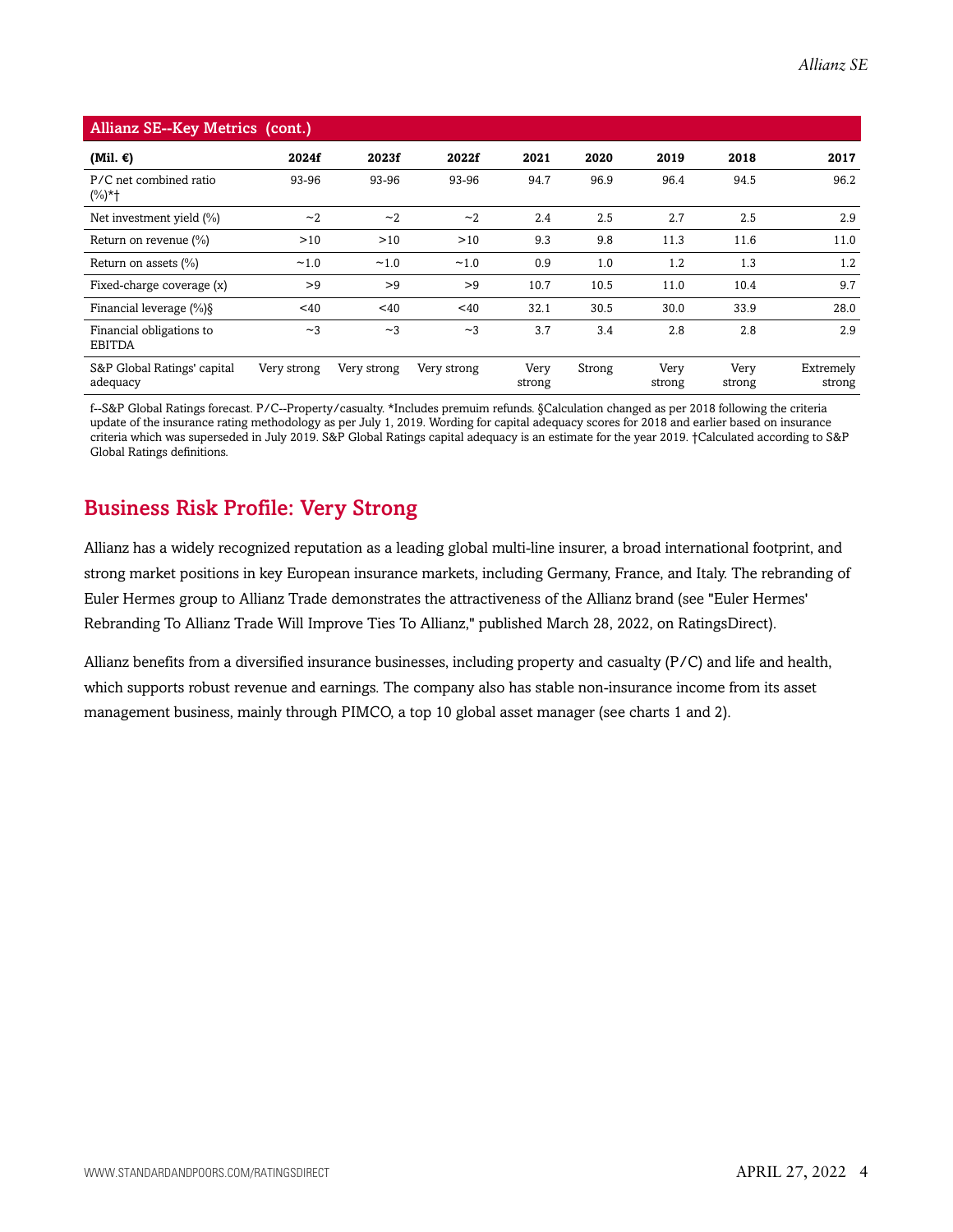#### **Chart 1**



#### Asset Management Is An Important Earnings Contributor At Allianz

P/C--Property/Casualty. Source: S&P Global Ratings and company reports. Copyright © 2022 by Standard & Poor's Financial Services LLC. All rights reserved.

We acknowledge in particular AGCS's continued recovery, which was evident in its combined ratio of 97.5% in 2021, which improved from 115.5% in 2020. We expect this positive trend will continue and AGCS will post profitable underwriting results in 2022, in line with our expectations and those of Allianz.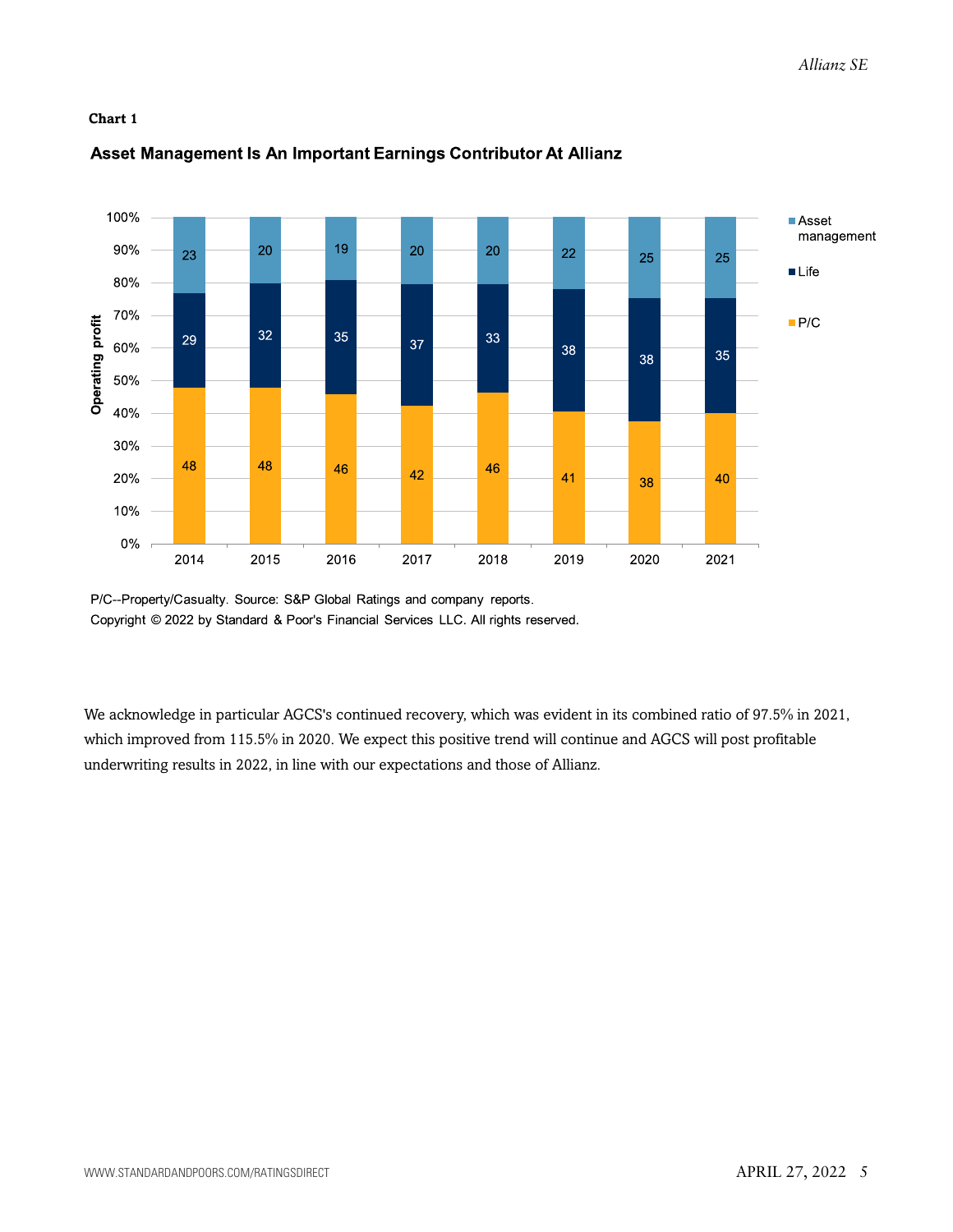#### **Chart 2**



#### Allianz's Diversified Income Streams (Operating Profit P/C And Life/Health) Offset Weak AGCS Results

\*Euler Hermes rebranded to Allianz Trade. P/C--Property/casualty. AGCS--Allianz Global Corporate & Specialty. C&E--Central and eastern. Source: S&P Global Ratings and company reports.

Copyright © 2022 by Standard & Poor's Financial Services LLC. All rights reserved.

# <span id="page-5-0"></span>Financial Risk Profile: Very Strong

In line with our expectations, Allianz's capital adequacy, as measured by our risk-based capital model, has recovered to the very strong range by year-end 2021.

The recovery is based on solid underlying results across all segments, supported by material realization of previously unrealized investment gains (see "Allianz's Strong Headline Results Overshadowed By Structured Alpha Funds Provisioning," published Feb. 18, 2022). We acknowledge the group's significant earnings capacity, which was demonstrated by its record-high operating profit of €13.4 billion in 2021.

Allianz's results for 2021 were overshadowed by  $a \in 2.8$  billion, net of tax, provision against a claim arising from the potential settlement of the U.S. Department of Justice's investigation into Allianz Global Investors' Structured Alpha Funds. It remains uncertain whether the provision will be sufficient to cover the final settlement. Although we believe that Allianz has resources to conserve or restore capital should the settlement, including a potential fine, prove materially higher than provisioned, we might reconsider our view of the group's capital and earnings and our ratings.

We continue to base our capitalization expectations on a forecast annual net income of about €8.0 billion, a return on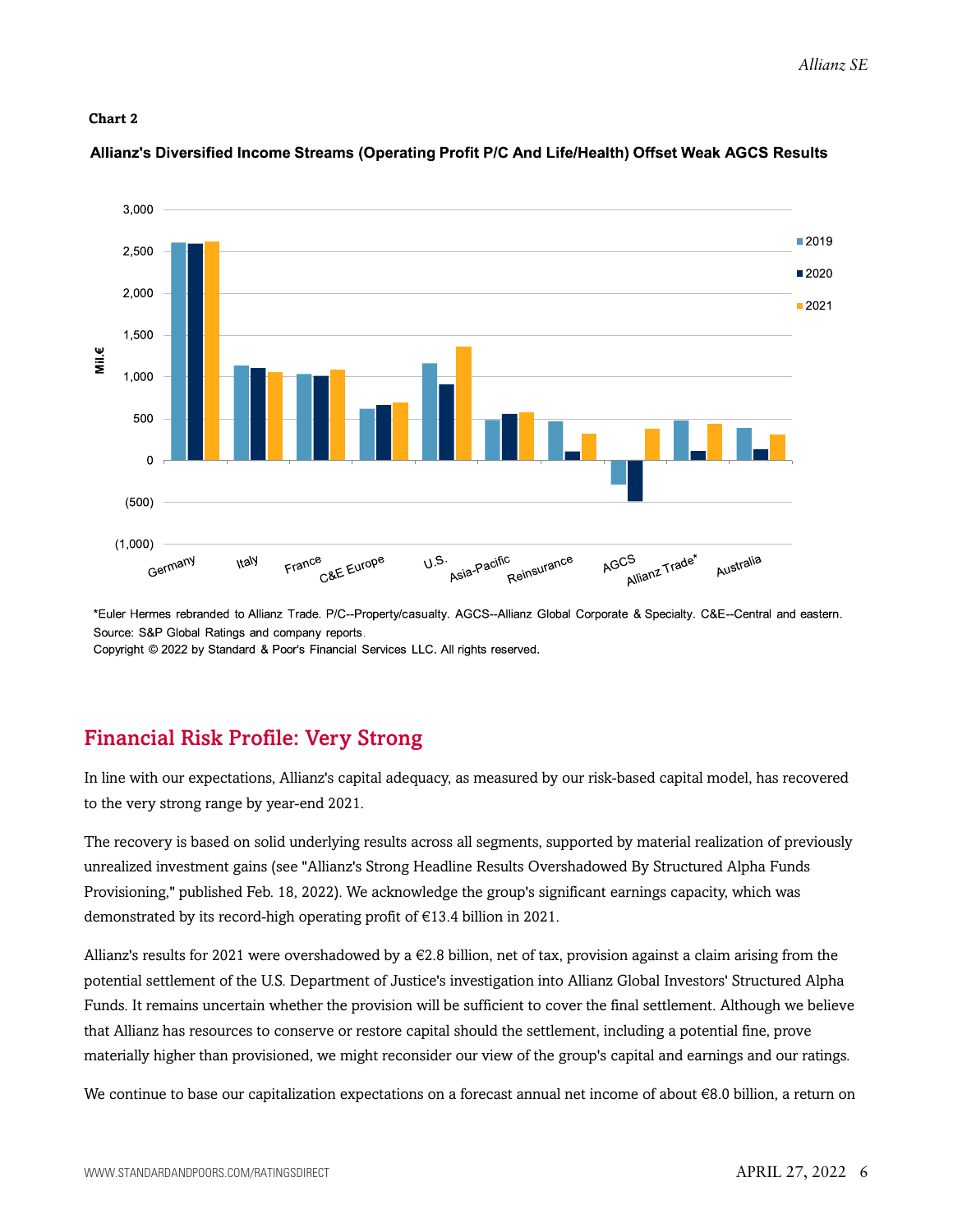equity of about 9%, a combined ratio (loss and expense) of 93%-96%, and an annual dividend payout of €4.0 billion-€4.5 billion.

From our perspective the group remains exposed to interest rate risk because its back-book is dominated by guaranteed products. Nevertheless, we acknowledge Allianz's clear focus on capital-light savings products, as well as its protection and unit-linked business, which mitigates this risk. The group also actively manages its back-book. For example, in 2021 Allianz offloaded the market and insurance risk of a significant portfolio of life business at its US and Swiss entities via a reinsurance operation.

We regard Allianz' asset mix as balanced, with a focus on investment-grade bonds. Its portfolio consists of about 83% fixed-income investments and 12% equity. Allianz reported alternative investments of €212.1 billion. We view most of the alternative investment portfolio as rather higher risk, meaning it could lead to volatility in investment results.

The group's investment in Italian government bonds, worth about €19.2 billion, has remained stable. We consider this exposure to market and credit risk to be a potential source of volatility and a possible constraint on the group's credit quality.

Allianz has a track record of accessing the capital markets, as demonstrated through its hybrid debt issuance last year. We forecast that the group's leverage ratio will remain below 40% and its fixed-charge coverage above 9x over the next year.

#### **Liquidity**

We expect Allianz's liquidity to remain exceptional, owing to the strength of available liquidity sources, mainly premium income, and a highly liquid asset portfolio relative to liabilities.

#### Factors specific to the holding company

We rate Allianz in line with the core operating companies of Allianz Group. This reflects our view of Allianz's various and material business activities and income streams from reinsurance, asset management, and treasury. It also reflects ample liquidity at the holding company.

#### Environmental, social, and governance

#### **ESG Credit Indicators**



ESG factors are an overall neutral consideration in our credit rating analysis of Allianz. We believe Allianz's exposure to environmental and social risk factors are in line with the wider insurance industry and other global multiline peers, such as AIG, AXA, and Zurich. Allianz's exposure to environmental risk factors largely stems from concerns that climate change could increase the frequency and severity of claims for damage because of extreme weather.

The insurer's investment portfolio also carries some risk, because changes in climate-related policy or public opinion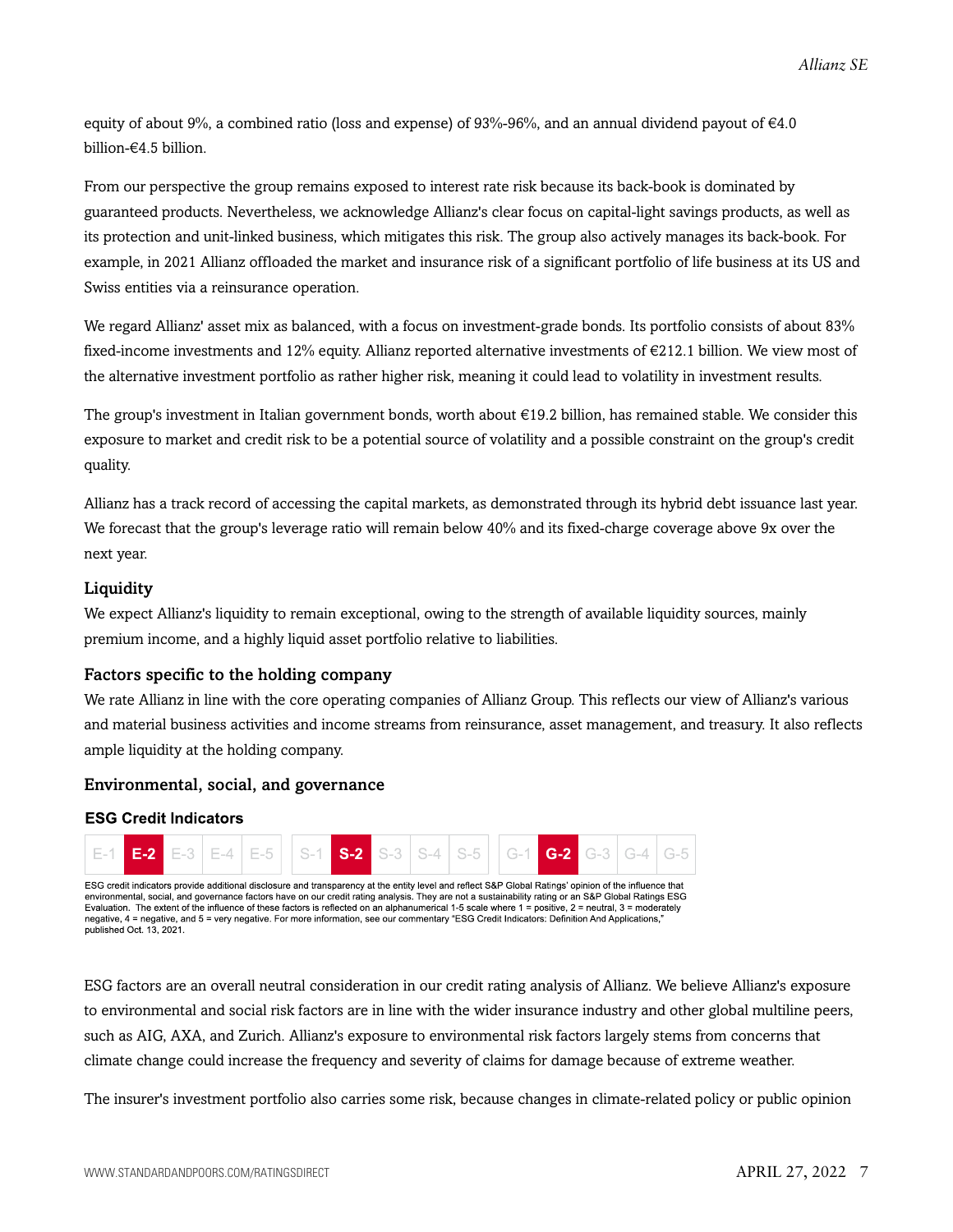could increase the volatility of asset valuations. Allianz has a sophisticated risk-management framework through which it identifies, models, and controls risk. Overall, we consider the group well protected against extreme natural catastrophe events, as it demonstrated in 2017 when it reported limited losses following hurricanes Harvey, Maria, and Irma. Natural catastrophe losses after reinsurance were less than €400 million, while its overall claims stood at €31 billion. Shareholder equity was €65 billion in 2017.

Allianz offers a wide range of life insurance products, including savings products and annuities. We regard the group's exposure to social factors as comparable with that of other life insurance companies. For example, demographic developments are causing an increase in longevity, a trend that will increase insurance liabilities.

While we view Allianz's governance in general as sound, we will closely follow the outcome of the current investigations into the group's U.S. investment business. We will monitor to what extend the findings could affect the group's wider governance practices, and how governance in respective entities has been strengthened. In general, we regard the group's clear internal processes and a deeply embedded culture of risk management as beneficial.

#### Accounting considerations

Allianz prepares its consolidated financial statements under International Financial Reporting Standards. In assessing the group's capital adequacy, we adjust reported shareholders' equity, mainly for:

- Credit for life value-in-force business;
- Inclusion of free and unallocated policyholder bonus reserves in life insurance; and
- Risk capital requirements for quantitative credit for the group's economic capital model.

### <span id="page-7-0"></span>Related Criteria

- General Criteria: Environmental, Social, And Governance Principles In Credit Ratings, Oct. 10, 2021
- General Criteria: Group Rating Methodology, July 1, 2019
- Criteria | Insurance | General: Insurers Rating Methodology, July 1, 2019
- General Criteria: Hybrid Capital: Methodology And Assumptions, July 1, 2019
- General Criteria: Methodology For Linking Long-Term And Short-Term Ratings, April 7, 2017
- General Criteria: Principles Of Credit Ratings, Feb. 16, 2011
- Criteria | Insurance | General: A New Level Of Enterprise Risk Management Analysis: Methodology For Assessing Insurers' Economic Capital Models, Jan. 24, 2011
- Criteria | Insurance | General: Refined Methodology And Assumptions For Analyzing Insurer Capital Adequacy Using The Risk-Based Insurance Capital Model, June 7, 2010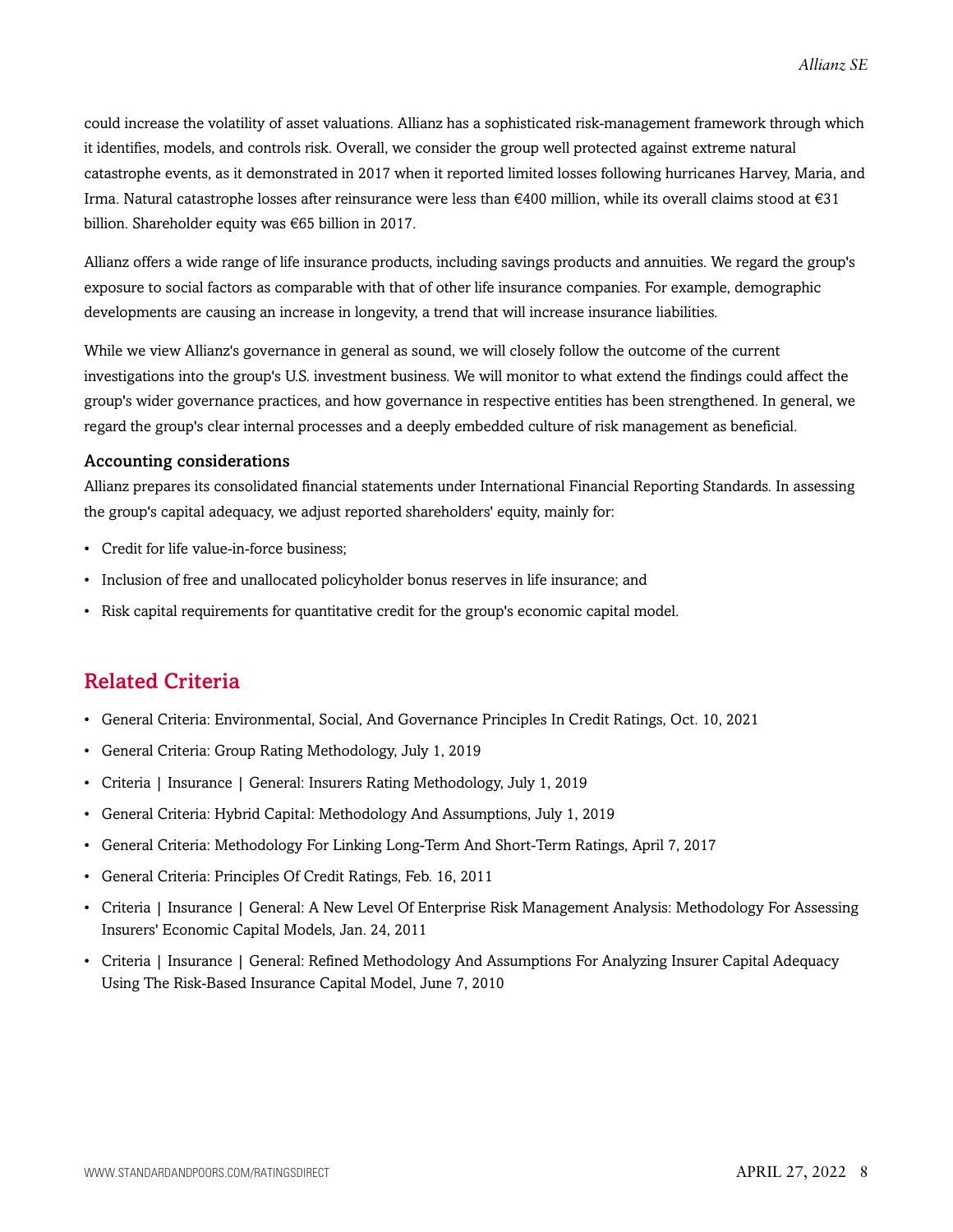# <span id="page-8-0"></span>Related Research

- Allianz Global Corporate & Specialty SE, March 30, 2022
- Euler Hermes' Rebranding To Allianz Trade Will Improve Ties To Allianz, March 28, 2022
- Allianz's Strong Headline Results Overshadowed By Structured Alpha Funds Provisioning, Feb 18, 2022
- Allianz SE, Oct 29, 2021

# <span id="page-8-1"></span>Appendix

| <b>Allianz SE--Credit Metrics History</b>                          |           |           |             |             |                  |
|--------------------------------------------------------------------|-----------|-----------|-------------|-------------|------------------|
| (Mil. $\epsilon$ )                                                 | 2021      | 2020      | 2019        | 2018        | 2017             |
| S&P Global Ratings' capital adequacy                               | Strong    | Strong    | Very strong | Very strong | Extremely strong |
| Total invested assets                                              | 978,237.0 | 938,076.0 | 897,343.3   | 796,165.0   | 792,644.0        |
| Total shareholder equity                                           | 84,222.0  | 84,594.0  | 77,364.4    | 63,679.0    | 68,602.0         |
| Gross premiums written                                             | 86,063.0  | 82,986.0  | 82,919.0    | 77,824.0    | 77,345.0         |
| Net premiums written                                               | 78,497.0  | 76,234.0  | 77,372.0    | 72,683.0    | 72,433.0         |
| Net premiums earned                                                | 77,656.0  | 75,714.2  | 75,914.3    | 71,472.0    | 71,426.0         |
| Reinsurance utilization (%)                                        | 8.8       | 8.1       | 6.7         | 6.6         | 6.4              |
| <b>EBIT</b>                                                        | 9,988.0   | 10,282.0  | 11,781.1    | 11,276.4    | 10,884.1         |
| Net income (attributable to all shareholders)                      | 6,610.0   | 6,806.7   | 7,914.0     | 7,461.9     | 6,803.0          |
| Return on revenue (%)                                              | 9.3       | 9.8       | 11.3        | 11.6        | 11.0             |
| Return on assets (including investment gains/losses) (%)           | 0.9       | 1.0       | 1.2         | 1.3         | 1.2              |
| Return on shareholders' equity (reported) (%)                      | 8.4       | 8.8       | 11.8        | 11.6        | 10.4             |
| P/C: net combined ratio (%)                                        | 94.7      | 96.9      | 96.4        | 94.5        | 96.2             |
| $P/C$ : net expense ratio (%)                                      | 26.9      | 26.8      | 27.5        | 28.0        | 28.7             |
| P/C: return on revenue $\frac{1}{2}$                               | 10.0      | 7.9       | 8.5         | 10.8        | 9.0              |
| Life: Net expense ratio (%)                                        | 29.2      | 28.6      | 25.6        | 23.7        | 26.7             |
| Net investment yield (%)                                           | 2.4       | 2.5       | 2.7         | 2.5         | 2.9              |
| Net investment yield including investment gains/(losses)<br>$(\%)$ | 3.4       | 3.1       | 3.4         | 2.9         | 3.7              |
| EBITDA fixed-charge coverage (x)                                   | 10.7      | 10.5      | 11.0        | 10.4        | 9.7              |
| EBIT fixed-charge coverage (x)                                     | 10.4      | 10.2      | 10.8        | 10.1        | 9.5              |
| Financial obligations/EBITDA adjusted (x)                          | 3.7       | 3.4       | 2.8         | 2.8         | 2.9              |
| Financial leverage including pension deficit as debt (%)           | 32.1      | 30.5      | 30.0        | 33.9        | 32.0             |

Wording for capital adequacy scores for 2018 and earlier based on insurance criteria which was superseded in July 2019. P/C--Property and casualty.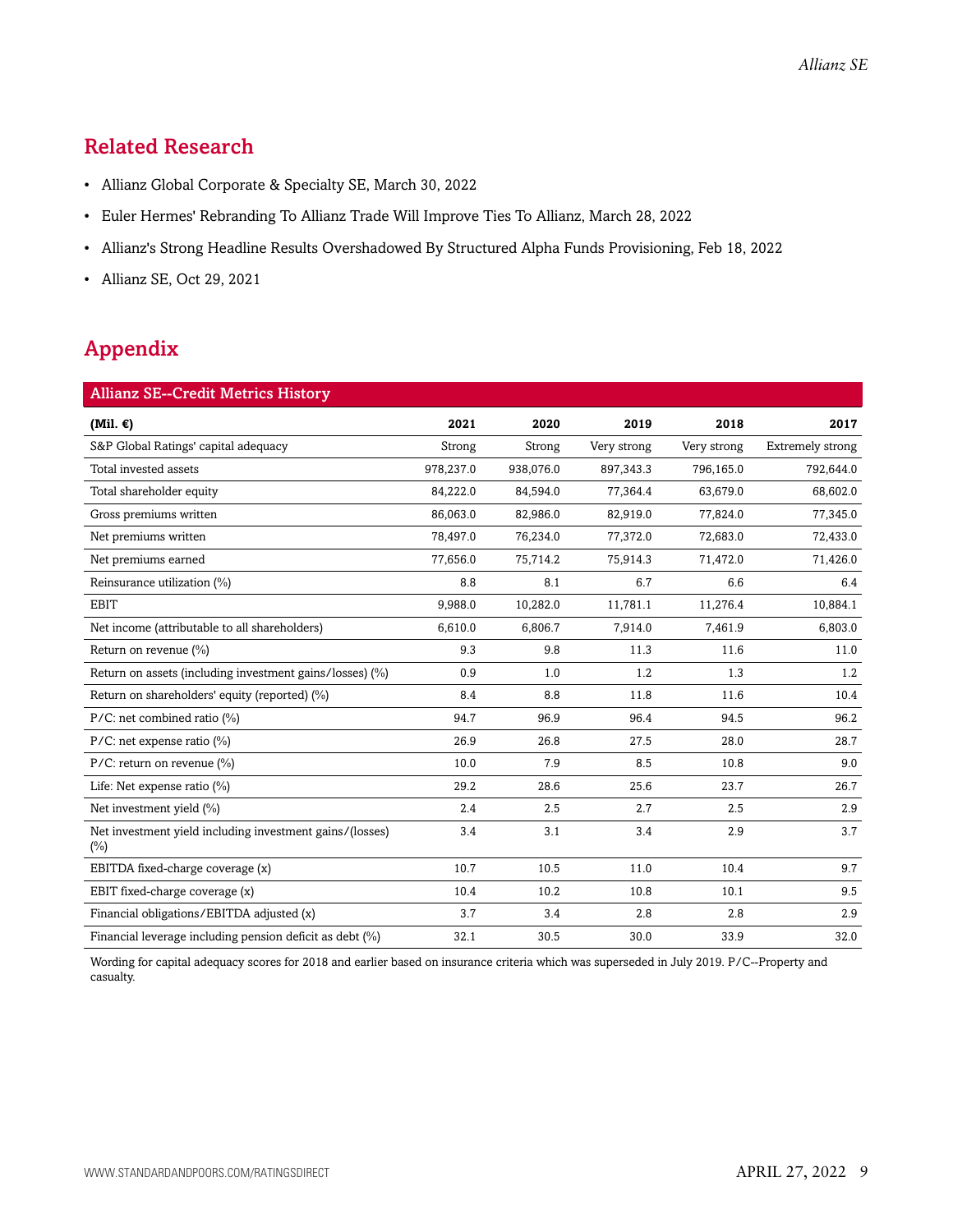#### **Business And Financial Risk Matrix**

| <b>Business</b>    | <b>Financial risk profile</b> |                    |               |              |                |              |              |            |
|--------------------|-------------------------------|--------------------|---------------|--------------|----------------|--------------|--------------|------------|
| risk profile       | Excellent                     | <b>Very Strong</b> | Strong        | Satisfactory | Fair           | Marginal     | Weak         | Vulnerable |
| Excellent          | aa+                           | aa                 | aa-           | $a+$         | a-             | bbb          | $bb+$        | $b+$       |
| <b>Very Strong</b> | aa                            | $aa/aa-$           | $aa$ -/ $a$ + | $a+/a$       | $a$ -/ $bbb$ + | bbb/bbb-     | $bb+$ / $bb$ | $b+$       |
| Strong             | $aa$ -/ $a$ +                 | $a+/a$             | $a/a-$        | $a$ -/ $bbb$ | $bbb + /bbb$   | $bbb-/bb+$   | bb/bb-       | $b+b$      |
| Satisfactory       | a                             | $a/a-$             | $a$ -/ $bbb$  | $bbb+b$      | bbb/bbb-       | $bb+$ / $bb$ | $bb-$ / $b+$ | $b/b$ -    |
| Fair               | a-                            | $a$ -/ $bbb$       | bbb+/bbb      | bbb/bbb-     | $bbb-/bb+$     | bb/bb-       | $b+b$        | b-         |
| Weak               | $bbb+b$                       | bbb/bbb-           | $bbb-/bb+$    | $bb+/bb$     | bb/bb-         | $bb-$ / $b+$ | $b/b$ -      | b-         |
| Vulnerable         | $bbb-/bb+$                    | $bb+$ / $bb$       | bb/bb-        | $bb-7b+$     | $b+b$          | $b/b$ -      | b-           | b-         |

**Note:** Where table indicates two possible outcomes, we determine the anchor as follows: For financial risk profiles that we assess as satisfactory or stronger, we consider the relative strength of both the business risk and financial risk profiles within the cell. This is based on a holistic assessment of the relative strengths of the rating factors of the business risk profile and financial risk profile. For financial risk profiles that we assess as fair or weaker, we typically place more weight on the relative strength of the rating factors of the financial risk profile.

#### Ratings Detail (As Of April 27, 2022)\*

| <b>Operating Company Covered By This Report</b> |                        |  |  |  |
|-------------------------------------------------|------------------------|--|--|--|
| <b>Allianz SE</b>                               |                        |  |  |  |
| <b>Financial Strength Rating</b>                |                        |  |  |  |
| Local Currency                                  | AA/Stable/--           |  |  |  |
| <b>Issuer Credit Rating</b>                     | $AA/Stable/A-1+$       |  |  |  |
| Commercial Paper                                |                        |  |  |  |
| Local Currency                                  | $A-1+$                 |  |  |  |
| Junior Subordinated                             | $\mathbf{A}$           |  |  |  |
| Junior Subordinated                             | $A+$                   |  |  |  |
| <b>Related Entities</b>                         |                        |  |  |  |
| <b>AGCS Marine Insurance Co.</b>                |                        |  |  |  |
| <b>Financial Strength Rating</b>                |                        |  |  |  |
| Local Currency                                  | AA/Negative/--         |  |  |  |
| <b>Issuer Credit Rating</b>                     |                        |  |  |  |
| Local Currency                                  | AA/Negative/--         |  |  |  |
| Allianz Australia Insurance Ltd.                |                        |  |  |  |
| <b>Financial Strength Rating</b>                |                        |  |  |  |
| Local Currency                                  | AA-/Stable/--          |  |  |  |
| <b>Issuer Credit Rating</b>                     |                        |  |  |  |
| Local Currency                                  | AA-/Stable/--          |  |  |  |
| <b>Allianz Banque</b>                           |                        |  |  |  |
| <b>Issuer Credit Rating</b>                     | $AA$ -/Stable/ $A$ -1+ |  |  |  |
| Commercial Paper                                |                        |  |  |  |
| Local Currency                                  | $A-1+$                 |  |  |  |
| Senior Unsecured                                | $AA-$                  |  |  |  |
| Allianz Elementar Lebensversicherungs AG        |                        |  |  |  |
| <b>Financial Strength Rating</b>                |                        |  |  |  |
| Local Currency                                  | AA/Stable/--           |  |  |  |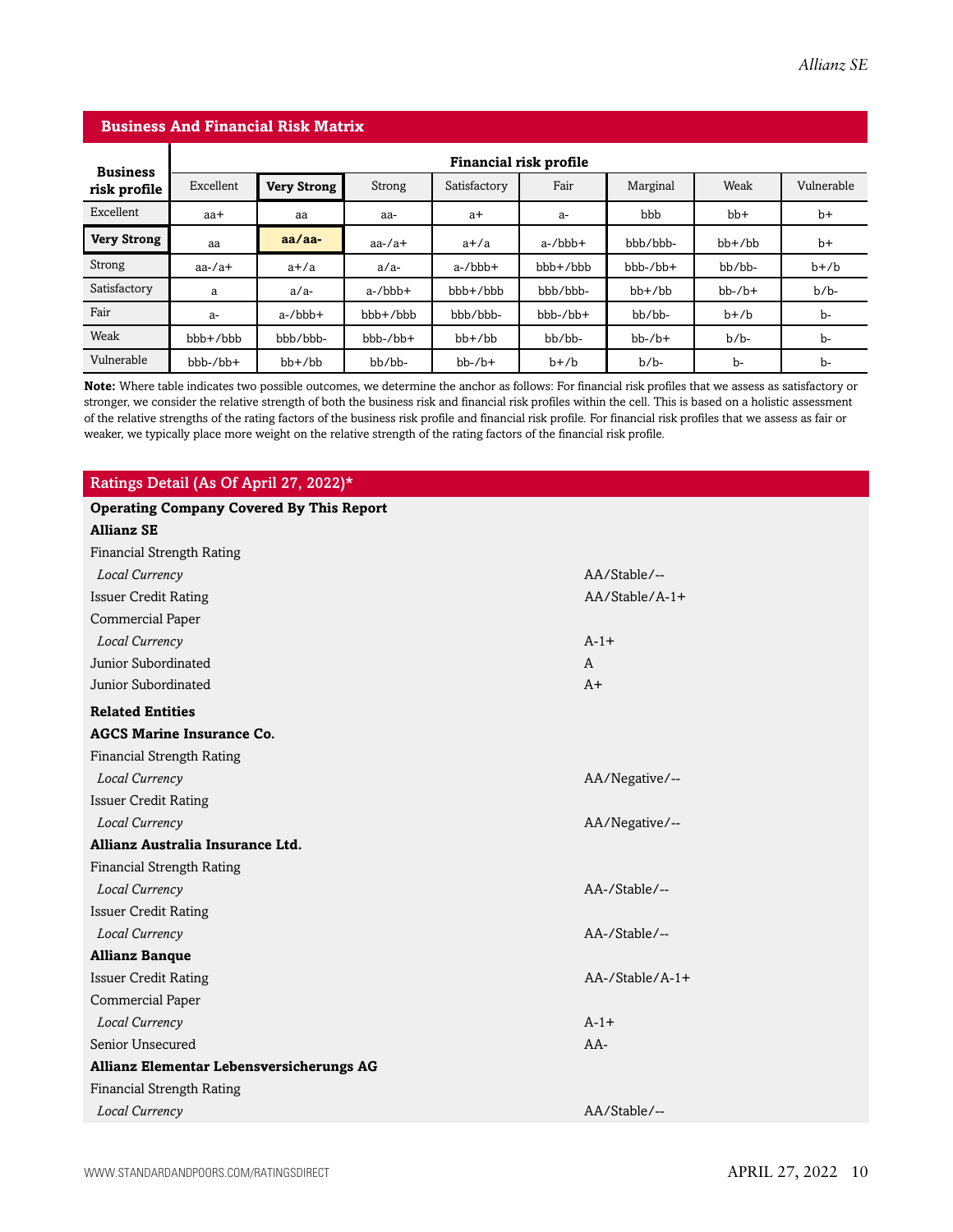| Ratings Detail (As Of April 27, 2022)*(cont.)            |                |
|----------------------------------------------------------|----------------|
| <b>Issuer Credit Rating</b>                              |                |
| Local Currency                                           | AA/Stable/--   |
| Allianz Elementar Versicherungs - AG                     |                |
| <b>Financial Strength Rating</b>                         |                |
| Local Currency                                           | AA/Stable/--   |
| <b>Issuer Credit Rating</b>                              |                |
| Local Currency                                           | AA/Stable/--   |
| Allianz Fire and Marine Insurance Japan Ltd.             |                |
| <b>Financial Strength Rating</b>                         |                |
| Local Currency                                           | AA/Negative/-- |
| <b>Issuer Credit Rating</b>                              |                |
| Local Currency                                           | AA/Negative/-- |
| <b>Allianz France</b>                                    |                |
| <b>Issuer Credit Rating</b>                              |                |
| Local Currency                                           | A+/Stable/A-1  |
| Junior Subordinated                                      | BBB+           |
| Allianz Global Corporate and Specialty South Africa Ltd. |                |
| <b>Financial Strength Rating</b>                         |                |
| Local Currency                                           | BB+/Stable/--  |
| <b>Issuer Credit Rating</b>                              |                |
| Local Currency                                           | BB+/Stable/--  |
| South Africa National Scale                              | $zaAAA/--/--$  |
| <b>Allianz Global Corporate &amp; Specialty SE</b>       |                |
| <b>Financial Strength Rating</b>                         |                |
| Local Currency                                           | AA/Negative/-- |
| <b>Issuer Credit Rating</b>                              |                |
| Local Currency                                           | AA/Negative/-- |
| Allianz Global Risks U.S. Insurance Co.                  |                |
| <b>Financial Strength Rating</b>                         |                |
| Local Currency                                           | AA/Negative/-- |
| <b>Issuer Credit Rating</b>                              |                |
| Local Currency                                           | AA/Negative/-- |
| <b>Allianz IARD</b>                                      |                |
| <b>Financial Strength Rating</b>                         |                |
| Local Currency                                           | AA/Stable/--   |
| <b>Issuer Credit Rating</b>                              |                |
| Local Currency                                           | AA/Stable/--   |
| <b>Allianz Insurance PLC</b>                             |                |
| <b>Financial Strength Rating</b>                         |                |
| Local Currency                                           | AA-/Stable/--  |
| <b>Issuer Credit Rating</b>                              |                |
| Local Currency                                           | AA-/Stable/--  |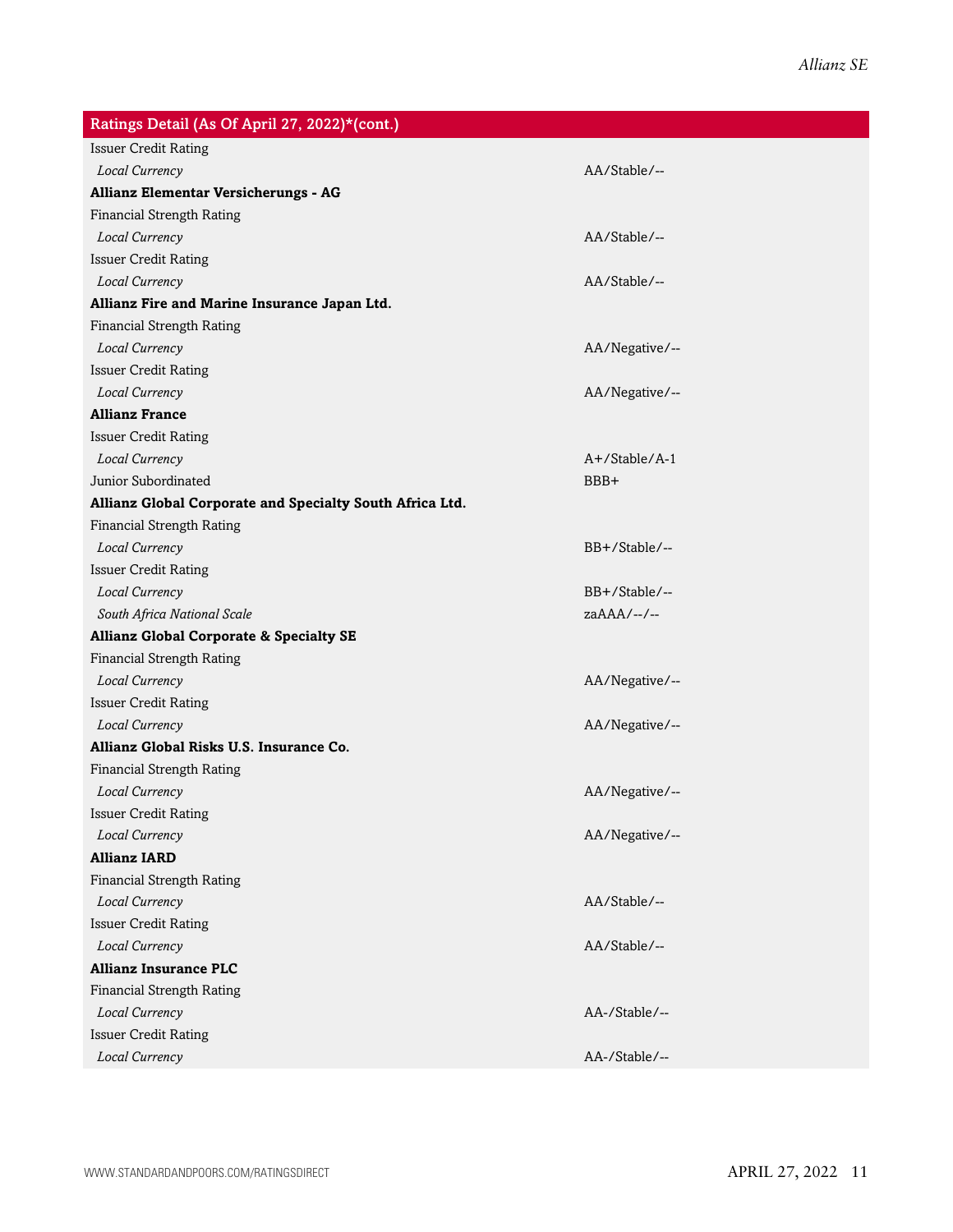| Ratings Detail (As Of April 27, 2022)*(cont.) |                        |
|-----------------------------------------------|------------------------|
| <b>Allianz Lebensversicherungs AG</b>         |                        |
| <b>Financial Strength Rating</b>              |                        |
| Local Currency                                | AA/Stable/--           |
| <b>Issuer Credit Rating</b>                   |                        |
| Local Currency                                | AA/Stable/--           |
| Allianz Life Insurance Co. of New York        |                        |
| <b>Financial Strength Rating</b>              |                        |
| Local Currency                                | AA/Stable/--           |
| <b>Issuer Credit Rating</b>                   |                        |
| Local Currency                                | AA/Stable/--           |
| Allianz Life Insurance Co. of North America   |                        |
| <b>Financial Strength Rating</b>              |                        |
| Local Currency                                | AA/Stable/--           |
| <b>Issuer Credit Rating</b>                   |                        |
| Local Currency                                | AA/Stable/--           |
| <b>Allianz PLC</b>                            |                        |
| <b>Financial Strength Rating</b>              |                        |
| Local Currency                                | AA-/Stable/--          |
| <b>Issuer Credit Rating</b>                   |                        |
| Local Currency                                | AA-/Stable/--          |
| Allianz Private Krankenversicherungs - AG     |                        |
| <b>Financial Strength Rating</b>              |                        |
| Local Currency                                | AA/Stable/--           |
| <b>Issuer Credit Rating</b>                   |                        |
| Local Currency                                | AA/Stable/--           |
| <b>Allianz Re Dublin DAC</b>                  |                        |
| <b>Financial Strength Rating</b>              |                        |
| Local Currency                                | AA/Stable/--           |
| Allianz Reinsurance America Inc.              |                        |
| <b>Financial Strength Rating</b>              |                        |
| Local Currency                                | AA-/Stable/--          |
| <b>Allianz Risk Transfer AG</b>               |                        |
| <b>Financial Strength Rating</b>              |                        |
| Local Currency                                | AA-/Stable/--          |
| <b>Issuer Credit Rating</b>                   |                        |
| Local Currency                                | $AA$ -/Stable/ $A$ -1+ |
| Financial Enhancement Rating                  |                        |
| Local Currency                                | $AA-/-/-$              |
| Allianz Risk Transfer (Bermuda) Ltd.          |                        |
| <b>Financial Strength Rating</b>              |                        |
| Local Currency                                | AA-/Stable/--          |
| <b>Issuer Credit Rating</b>                   |                        |
| Local Currency                                | AA-/Stable/--          |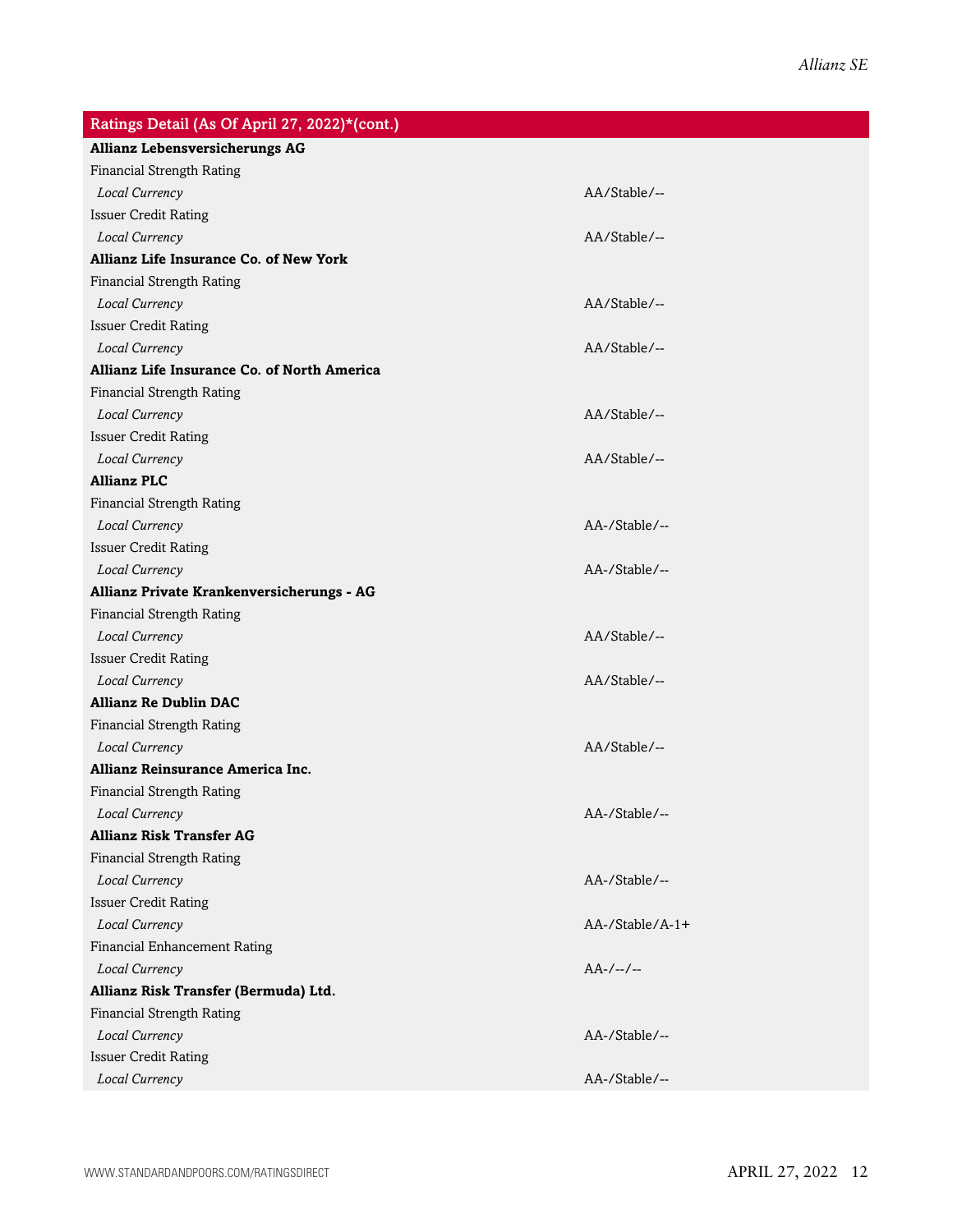| Ratings Detail (As Of April 27, 2022)*(cont.)    |                |
|--------------------------------------------------|----------------|
| Financial Enhancement Rating                     |                |
| Local Currency                                   | $AA-/-/-$      |
| <b>Allianz SpA</b>                               |                |
| <b>Financial Strength Rating</b>                 |                |
| Local Currency                                   | A/Positive/--  |
| <b>Issuer Credit Rating</b>                      |                |
| Local Currency                                   | A/Positive/--  |
| Allianz Suisse Lebenversicherungs - Gesellschaft |                |
| <b>Financial Strength Rating</b>                 |                |
| Local Currency                                   | AA/Stable/--   |
| <b>Issuer Credit Rating</b>                      |                |
| Local Currency                                   | AA/Stable/--   |
| Allianz Suisse Versicherungs - Gesellschaft      |                |
| <b>Financial Strength Rating</b>                 |                |
| Local Currency                                   | AA/Stable/--   |
| <b>Issuer Credit Rating</b>                      |                |
| Local Currency                                   | AA/Stable/--   |
| Allianz Underwriters Insurance Co.               |                |
| <b>Financial Strength Rating</b>                 |                |
| Local Currency                                   | AA/Negative/-- |
| <b>Issuer Credit Rating</b>                      |                |
| Local Currency                                   | AA/Negative/-- |
| <b>Allianz Versicherungs AG</b>                  |                |
| <b>Financial Strength Rating</b>                 |                |
| Local Currency                                   | AA/Stable/--   |
| <b>Issuer Credit Rating</b>                      |                |
| Local Currency                                   | AA/Stable/--   |
| <b>Allianz Vie</b>                               |                |
| <b>Financial Strength Rating</b>                 |                |
| Local Currency                                   | AA/Stable/--   |
| <b>Issuer Credit Rating</b>                      |                |
| Local Currency                                   | AA/Stable/--   |
| American Automobile Insurance Co.                |                |
| <b>Financial Strength Rating</b>                 |                |
| Local Currency                                   | AA/Negative/-- |
| <b>Issuer Credit Rating</b>                      |                |
| Local Currency                                   | AA/Negative/-- |
| Chicago Insurance Co.                            |                |
| <b>Financial Strength Rating</b>                 |                |
| Local Currency                                   | AA/Negative/-- |
| <b>Issuer Credit Rating</b>                      |                |
| Local Currency                                   | AA/Negative/-- |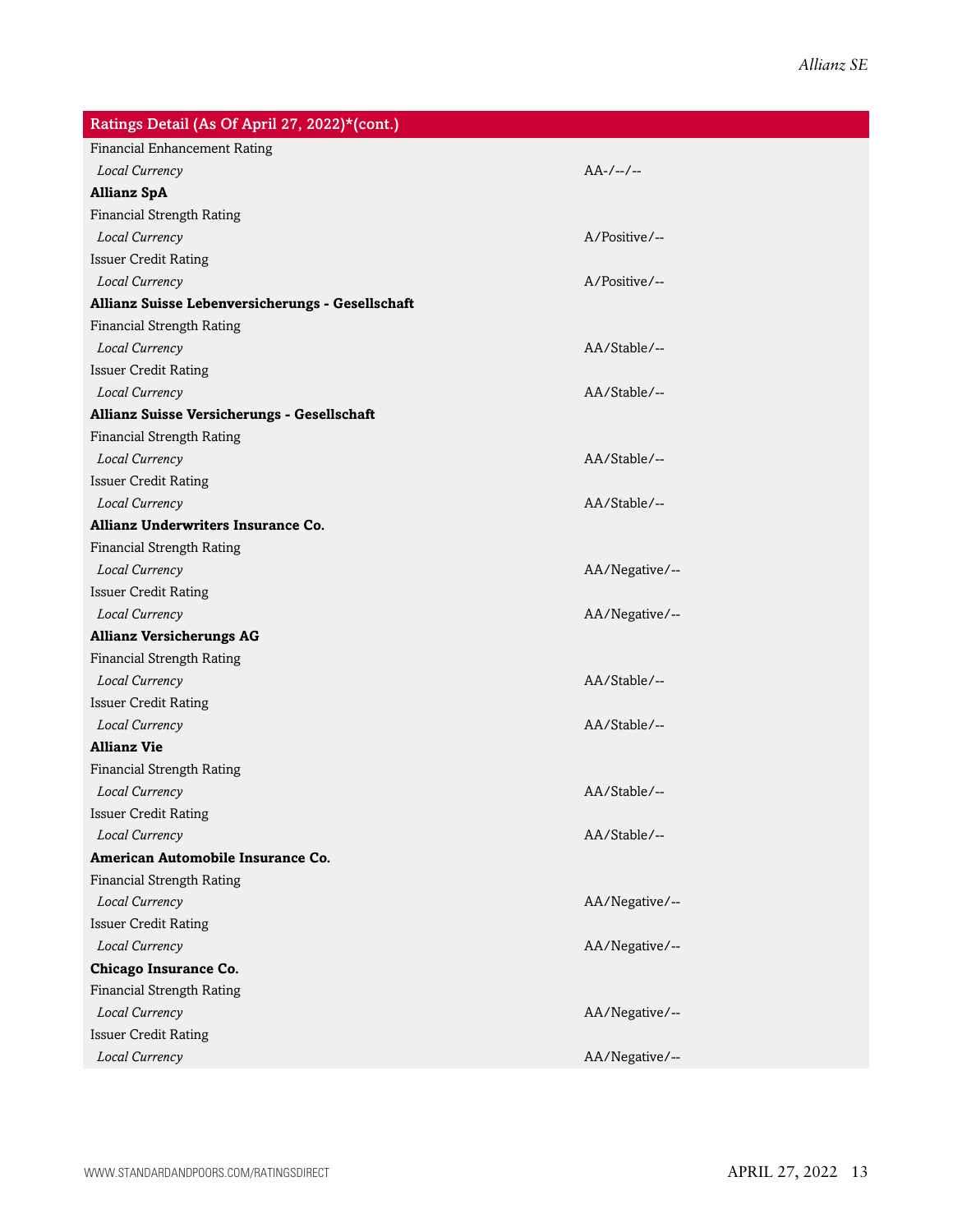| Ratings Detail (As Of April 27, 2022)*(cont.) |                |
|-----------------------------------------------|----------------|
| Euler Hermes North America Insurance Co.      |                |
| <b>Financial Strength Rating</b>              |                |
| Local Currency                                | AA/Stable/--   |
| <b>Issuer Credit Rating</b>                   | AA/Stable/--   |
| <b>Euler Hermes Reinsurance AG</b>            |                |
| <b>Financial Strength Rating</b>              |                |
| Local Currency                                | AA/Stable/--   |
| <b>Issuer Credit Rating</b>                   | AA/Stable/--   |
| <b>Euler Hermes S.A.</b>                      |                |
| <b>Financial Strength Rating</b>              |                |
| Local Currency                                | AA/Stable/--   |
| <b>Issuer Credit Rating</b>                   | AA/Stable/A-1+ |
| <b>Fairmead Insurance Ltd.</b>                |                |
| <b>Financial Strength Rating</b>              |                |
| Local Currency                                | AA-/Stable/--  |
| <b>Issuer Credit Rating</b>                   |                |
| Local Currency                                | AA-/Stable/--  |
| <b>Fireman's Fund Insurance Co.</b>           |                |
| <b>Financial Strength Rating</b>              |                |
| Local Currency                                | AA/Negative/-- |
| <b>Issuer Credit Rating</b>                   |                |
| Local Currency                                | AA/Negative/-- |
| Highway Insurance Co. Ltd.                    |                |
| <b>Financial Strength Rating</b>              |                |
| Local Currency                                | AA-/Stable/--  |
| <b>Interstate Fire &amp; Casualty Co.</b>     |                |
| <b>Financial Strength Rating</b>              |                |
| Local Currency                                | AA/Negative/-- |
| <b>Issuer Credit Rating</b>                   |                |
| Local Currency                                | AA/Negative/-- |
| Liverpool Victoria Insurance Co. Ltd.         |                |
| Financial Strength Rating                     |                |
| Local Currency                                | AA-/Stable/--  |
| <b>National Surety Corp.</b>                  |                |
| <b>Financial Strength Rating</b>              |                |
| Local Currency                                | AA/Negative/-- |
| <b>Issuer Credit Rating</b>                   |                |
| Local Currency                                | AA/Negative/-- |
| <b>Domicile</b>                               | Germany        |

\*Unless otherwise noted, all ratings in this report are global scale ratings. S&P Global Ratings' credit ratings on the global scale are comparable across countries. S&P Global Ratings' credit ratings on a national scale are relative to obligors or obligations within that specific country. Issue and debt ratings could include debt guaranteed by another entity, and rated debt that an entity guarantees.